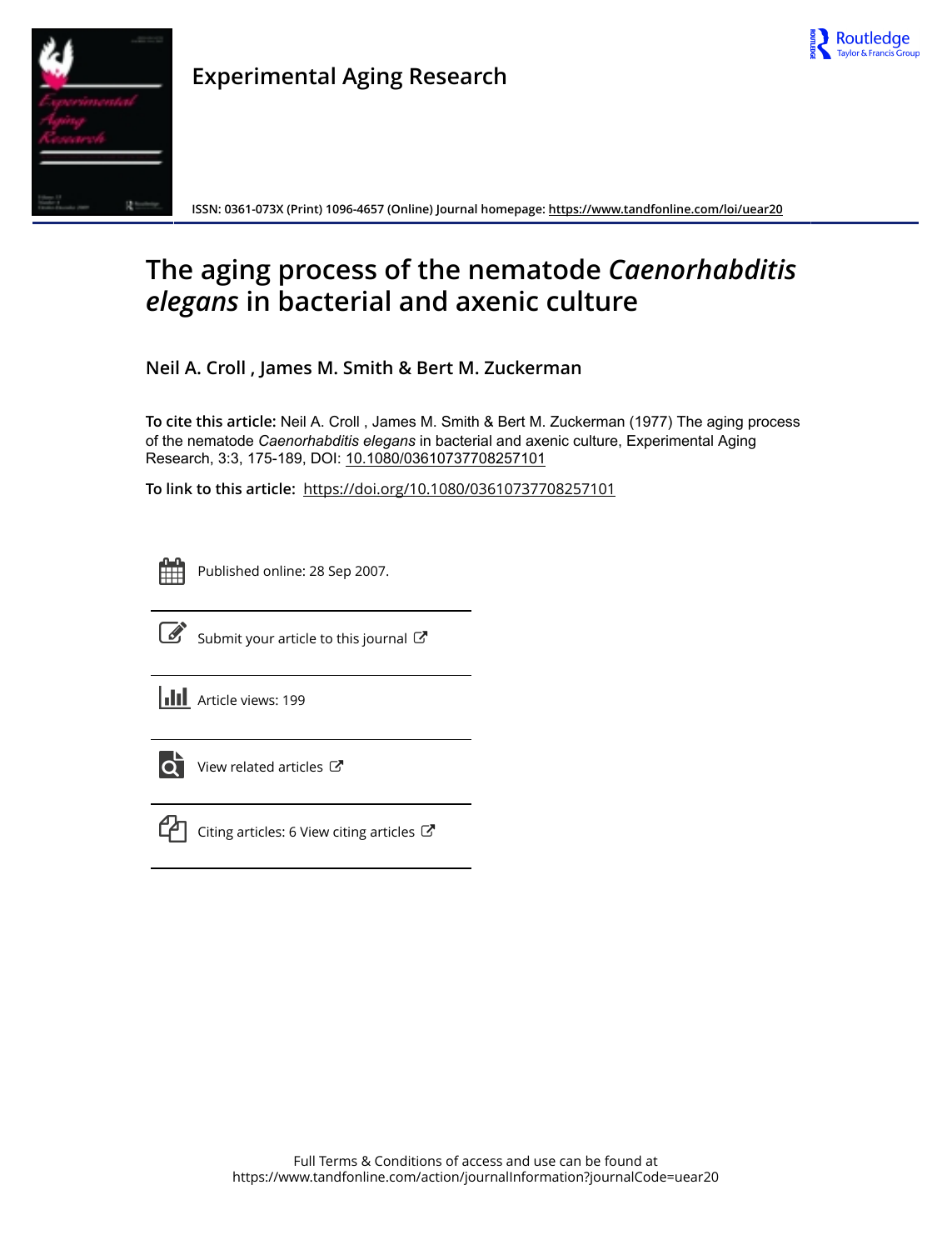## THE **AGING** PROCESS OF THE **NEMATODE**  *CAENORHABDITIS ELEGANS* IN **BACTERIAL AND AXENIC CULTURE**

#### **NEIL A.** CROLL **and JAMES** M. **SMITH**

*Institute of* Parasitology *MacDonuld College of McGill University*  **P.** *Quebec, Canada* **HOA** *1CO* 

#### BERT **M.** ZUCKERMAN

Laboratory of *Experimental Biology College* of *Food and Natural* Resources *University of Massachusetts East Wareham, Massachusetts 02538* 

Croll, N. **A.,** Smith, **J. M.,** & Zuckerman, B. M. **The** aging process **of** the **nma**tode *Caenorhabdifis elegans* in bacterial and axenic culture. **Experimental Aging Research, 1977, 3 (3), 175-199.** While much is known of the morphologica! and some physiological changes which **occur** during the aging **of** *Caenorhabditis elegans,* little attempt has been made to measure the changes in behaviour. Wild type *C. elegans* (var. Bristol) were cultured axenically, individually observed each day for **15** minutes and their behavioural actions recorded on a multi-channel event recorder or **on** a video tape recorder of a closed circuit **TV-** Particular attention was paid to the rate of backwardly directed somatic waves, pharyngeal bulb pulsations, **the** interval between defecations and oviposition.

*C. elegans* lived significantly longer in axenic culture than in bacteria. **A**  gradual **linear** decline occurred in the rate of backward waves between maturation (day **4)** and death (day 20) for **those** worms in axenic culture. In striking contrast, the mean maximum rate of pharyngeal bulb pulsations maintained a plateau from day **4** to 18, while the mean interval between defecations doubled **from** *60* **sec** (days **4** to 8) to 120 sec (days **10-2Q).** These results are discussed in the context **of** nematode coordination and the mechanisms of aging.

This work was supported **by** NRC Operating Grant A9125 *to* N. A.C. aid Sortheastern Regional Research Project 101 to B. M. Z Research at the Institute of Parasitology is supported by the National Research Council of Canada and le Formation de Chercheurs et d'Action Concertee du Ministere de l'Education du Ouebec and at the Laboratory of Experimental Biology by the University **of** Massachusetts Agricultural Experiment Station.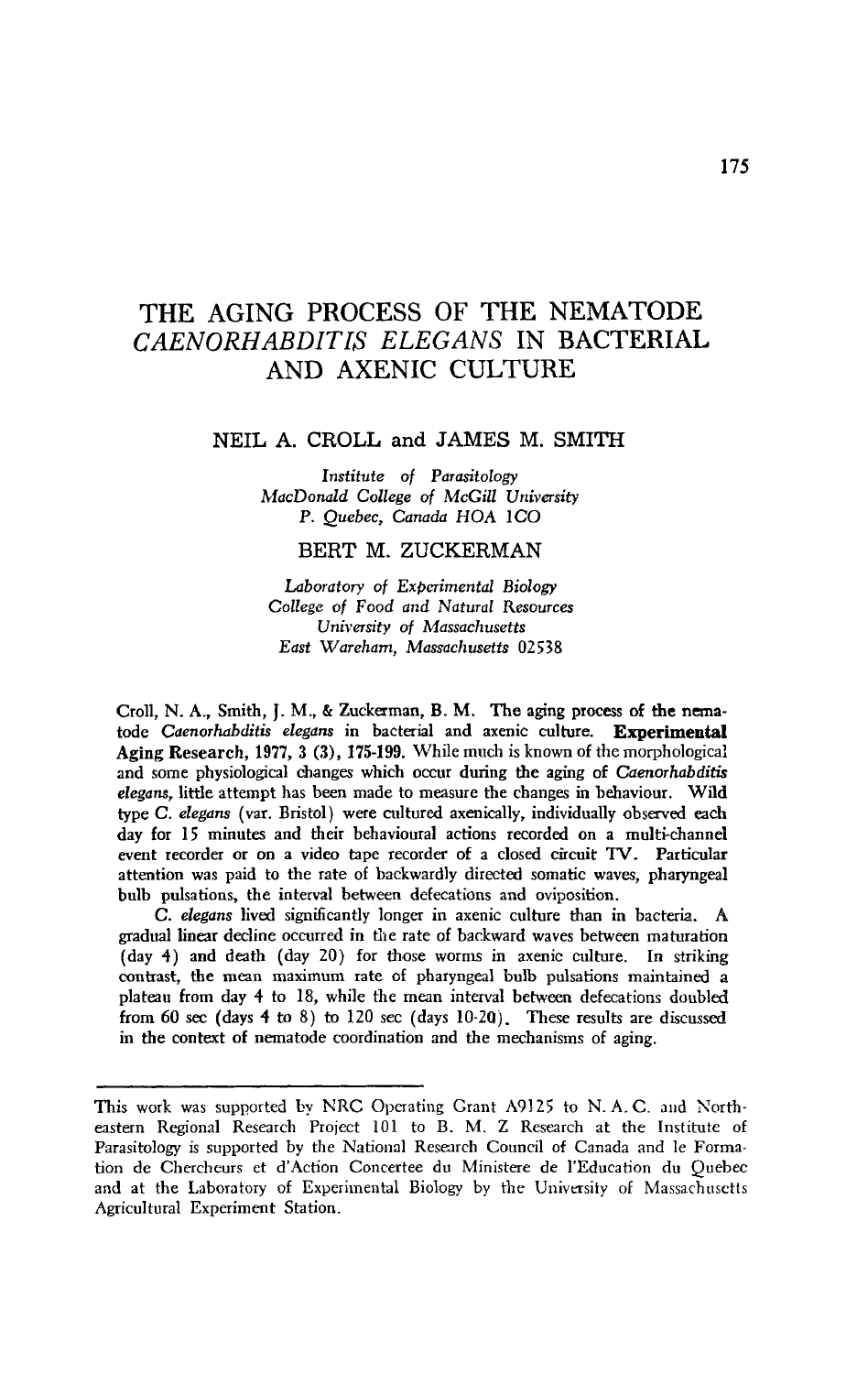#### **176 CROLL/SMITH/ZUCKERMAN**

There has been considerable recent research effort devoted to the metazoan nematode model, Caenorhabditis elegans. This has come from many branches of biology: genetics (Brenner, 1974), cytology (Hirsch, Oppenheim, & Klass, 1976) neuroanatomy (Ward, Thompson, White, & Brenner, 1975; Ware, Clark, Crossland, & Russell, 1975) gerontology (Zuckerman, 1976) and behaviour (Ward, 1973; Croll, 1975a; Dusenbery, 1974). The reason for the selection of C. elegans and its suitability for laboratory studies is based on its hermaphroditic nature, 4-5 day generation time, ease of mutagenesis, ease of culture, relatively simple organisation, constancy of certain tissues, noteably the nervous system and similar biological features (Brenner, 1974).

Gerontological studies on C. elegans and its close relative **C.**  briggsae have proceeded entirely in axenic culture, as is the case with the other laboratory nematode models, Turbatrix aceti, Pan*agrellus* redivius and *P* silusiae (Gershon, 1970; Westgarth-Taylor & Pasternak, 1973). Concurrently with these studies, research on behaviour, genetics and development have been conducted on C. elegans in cultures of the bacterium Escherichia coli.

Hirsch etal. (1976) have shown that the growth rate and fecundity of C. elegans is temperature dependent, between **16°C**  and 25.8°C. C. briggsae showed a progressive decline in the rate of movement with age (Zuckerman, Himmelhoch, Nelson, Epstein,  $\&$  Kisiel, 1971) and the rate of vulval contractions of C. elegans in 5-hydroxytryptamine declined with age (Croll, 1975b).

We noted that C. elegans in our laboratories seemed to live longer in axenic culture than in bacterial culture. We, therefore, resolved to examine aging through an integration of some known biological parameters of aging (Zuckerman, 1976) with new behavioural measurements (Croll, 1976a).

### **MATERIALS AND METHODS**

C. elegans wild type (var Bristol), originally obtained from Dr. Ruth Pertel (NIH, Bethesda, Md., U. *S.* **A.)** , was used throughout. It was cultured in lawns of Escherichia coli on 1.2% Czapek-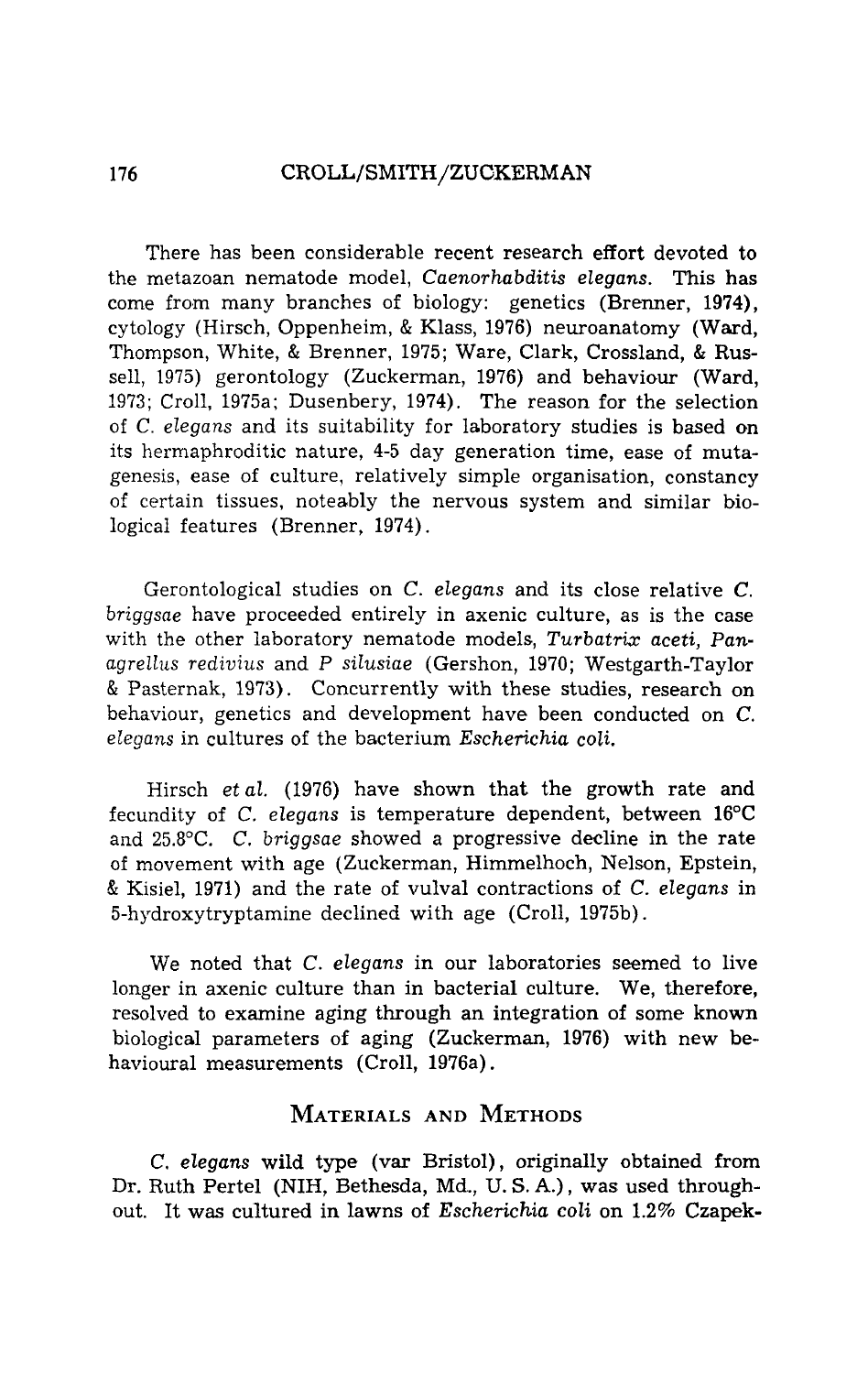dox agar. The axenic medium comprised soy peptone **4** g, yeast extract **3** g and water **90** ml sterilized by autoclaving and liver extract sterilized by passage through M?llipore **filters 0.8,** 0.6, **0.45**  and 0.22um successively. This medium is based on that of Sayre, Hansen, & Yarwood **(1963).** All cultures and behavioural observations were held at  $20^{\circ} \pm 1^{\circ}C$ .

Lengths were measured directly and volumetric calculations were derived from treating individuals **as** cylinders with the tail as a terminal cone (Sourcy, Kisiel, & Zuckerman, 1976).

Fecundity measurements were made **by** individually placing worms into vials. After the first eggs were observed, the nematodes were then transferred to fresh vials every day. The number of progeny in the vials was counted after a further two days allowing eggs to hatch and give rise to larvae. This method counted **only**  fertile eggs. The degree of fertility of the eggs was monitored during the 15-minute periods used for behavioural studies.

Survival or longevity was followed by carefully selecting a minimum **of 50** individual worms and placing them in a vial **of**  either *E. coli* or axenie culture, Every individual was transferred to fresh cultures throughout its reproductive period to avoid it becoming confused with its progeny. These individuals were observed daily for any sign of movement until 50% were dead. **A**  few individuals were kept to establish the maximum longevity.

Behavioural analyses were made after day **3** or **4** once the adult was formed. Backward waves, defecations, and bulb pulsations were all recorded for a 15 min period for each individual every two days. The movements were either recorded directly on a multi-channel event recorder, or filmed on a Shibaden/Sony closed circuit television and analysed on a video tape recorder. During this period of observation, worms foraged, fed or swam freely, usually completing portions of all actions of their behavioural repertoire. If there were no movements, but the worms were considered to be alive, they were included with a zero value in the calculation of means. Because an individual might feed for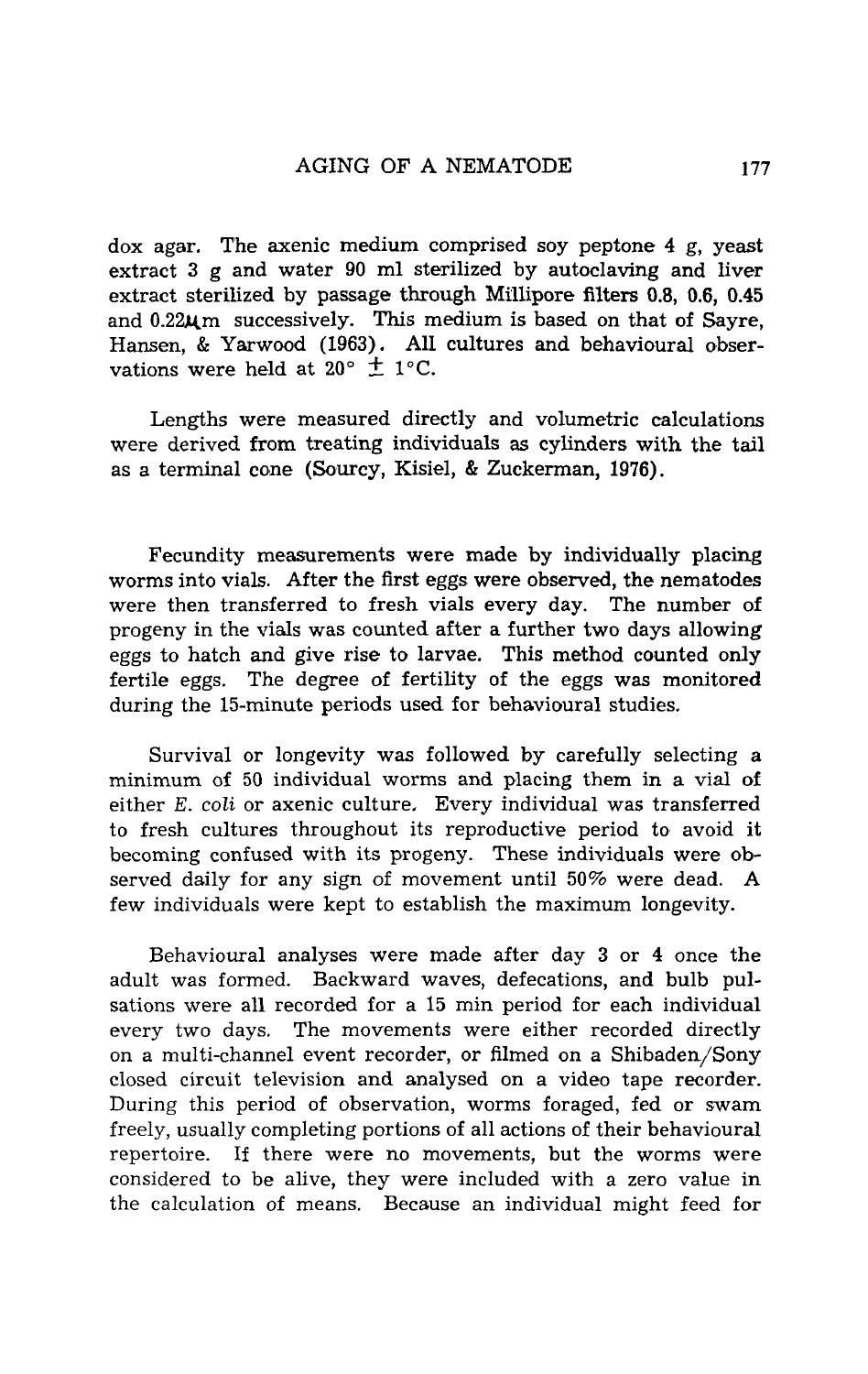#### 178 **CROLL/SMITH/ZUCKERMAN**

eight min then forage for four min, then remain inactive for the remainder, the maximum rates for backward waves and bulb pulsations during the observation period were considered to be more meaningful. Once calculated, further results are expressed as means of the maximum rate. The rate of backward waves in bacterial films and in axenic culture are not comparable because of the very considerable differences in the physical conditions **of**  purchase, viscosity and density (Croll, 1976b).

As individuals died, so the number on which the means were based became smaller. It would not have been reliable to keep the numbers of survivors higher by selecting 'long-livers' because this would have biased the results. The results, therefore, **re**present the mean rates of survivors up to a point where no further members of the experimental group were alive.

Where behavioural data from bacterial and axenic cultures were compared (Figures **3** & **4),** the individuals used were all the progeny of axenic adults. The eggs were laid during the same period, and divided into bacterial and axenic groups. All of the handling and storage of both groups were identical.

## **RESULTS**

#### *Size* of *worms*

C. *elegans* continued to increase in length throughout its adult life. While there was no significant difference in the overall length of individuals cultured from bacteria or axenically, those cultured on E. *coli* had a significantly greater volume (Table 1). The width of worms at the oesophago-intestinal junction was significantly  $(P = 0.02)$  greater in worms from bacterial culture.

#### *Fecundity*

Reproduction began slightly earlier in axenic culture (day **3)**  than on bacteria (day **4),** but the actual hour was not calculated. Table 2 shows typical fecundity data based on 100 individuals, 50 in each medium. No consistent difference was found between the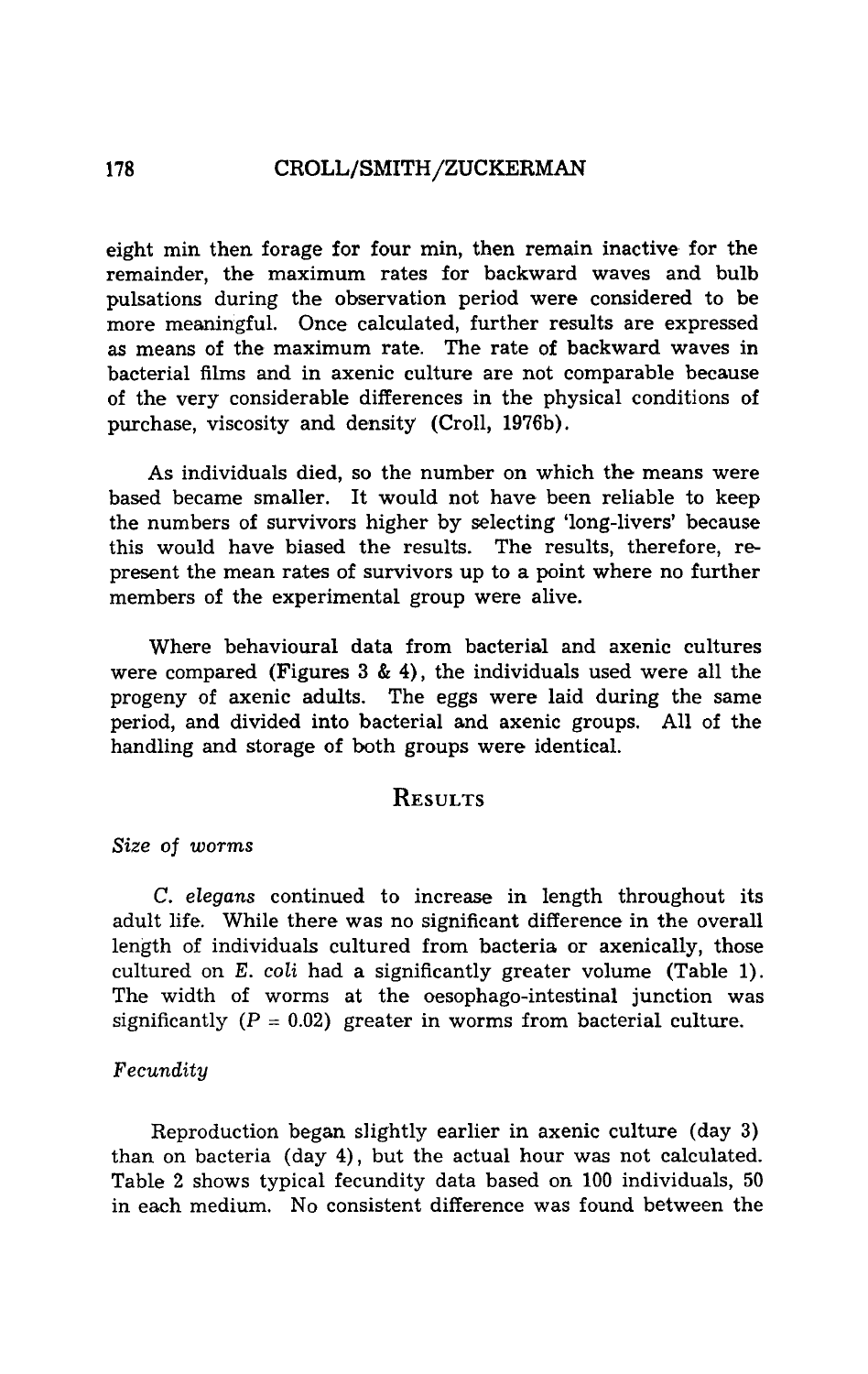| $\frac{1}{2}$ | mo ra<br>į<br>i<br>S<br>rlegan. |
|---------------|---------------------------------|
|               |                                 |
|               |                                 |
|               |                                 |
|               | ľ                               |

|            | Axenic culture                     |                  |                                   |                   |                            | E. coli          |                          |
|------------|------------------------------------|------------------|-----------------------------------|-------------------|----------------------------|------------------|--------------------------|
| Day Length | overall oesoph-intest.<br>Width at | at anus<br>Width | Volume*<br>$(x10^5\mathcal{M}^3)$ | Length<br>overall | oesoph-intest.<br>Width at | at anus<br>Width | $(x10^5\mu^3)$<br>Volume |
| 44 m       | $\frac{m}{2}$                      | 4m               |                                   | M m               | Um.                        | u n              |                          |
| 792.2      | $27.0***$                          | 20.5             | $4.18***$                         | 914               | $44.5***$                  | 22.8             | $13.44***$               |
| 1226.5     | $35.8***$                          | 25.3             | $11.58***$                        | 1301.5            | $51.35***$                 | 27.5             | 28.02**                  |
| 1250.0     | $39.0**$                           | 26.3             | $14.21***$                        | 1345.0            | 54.9**                     | 30.75            | $31.39***$               |
| 1454.0     | $37.8**$                           | 26.6             | 18.96**                           | 1455.0            | 59.6**                     | 29.20            | $35.76***$               |

Pairs of data on the same horizontal line significantly different at the 0.001 level. (Differ at 0.02% level)  $^{\rm 3Dased~on~measurements~of~50~nematodes~in~each~group.}$ (Differ at *0.020h* level)

aBased on measurements of 50 nematodes in each group.

**179**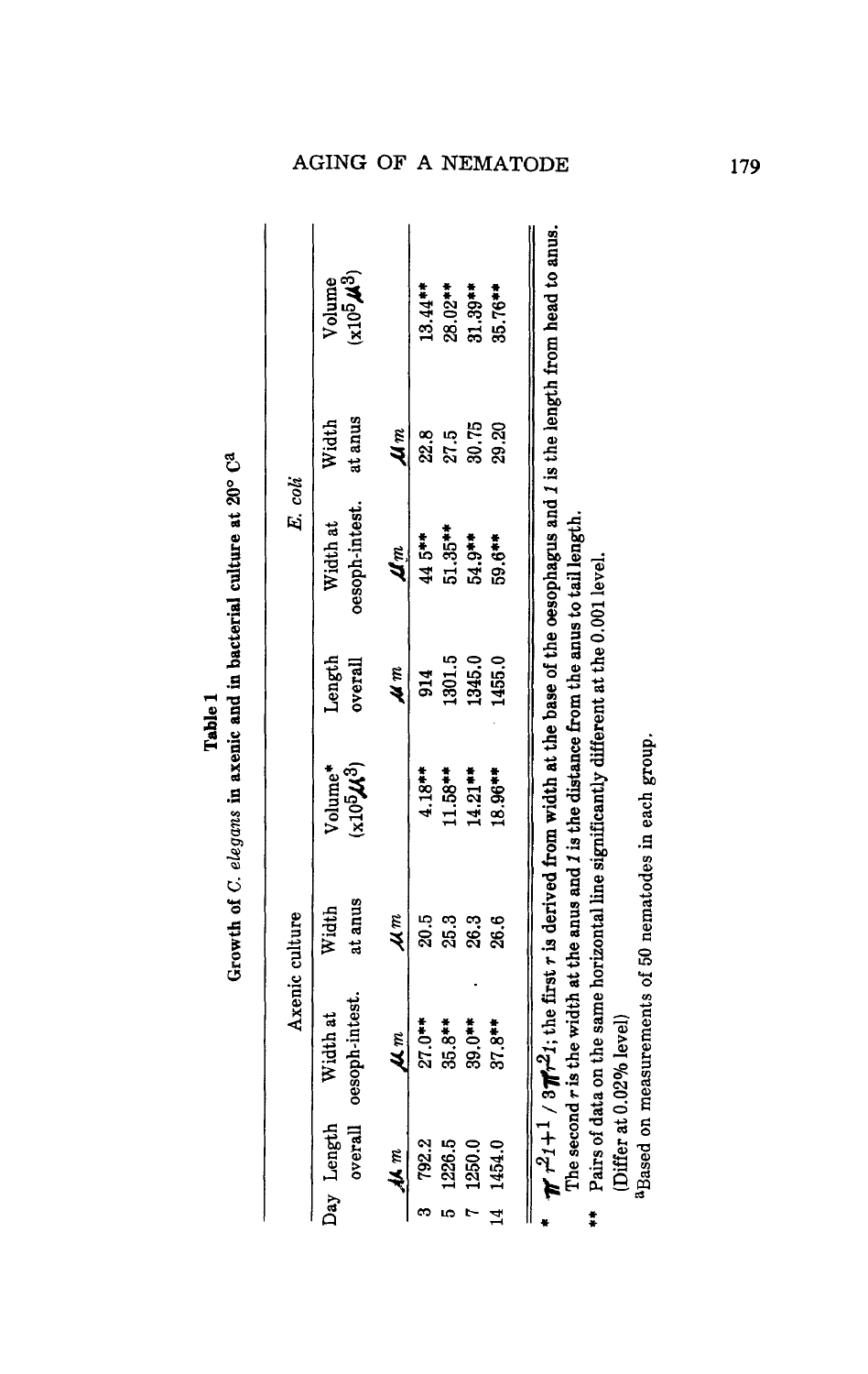## CROLL/SMITH/ZUCKERMAN

| Table 2                                            |  |  |  |  |  |  |  |
|----------------------------------------------------|--|--|--|--|--|--|--|
| The mean number of larvae developing per day per   |  |  |  |  |  |  |  |
| individual from $C.$ elegans in axenic culture and |  |  |  |  |  |  |  |
| bacterial culture <sup>1</sup> .                   |  |  |  |  |  |  |  |

| Day | Axenic culture E. coli culture |       |
|-----|--------------------------------|-------|
| 3   | 33.5                           | 0     |
| 4   | 35.4                           | 33.4  |
| 5   | 26.6                           | 29.4  |
| 6   | 27.5                           | 23.8  |
| 7   | 22.8                           | 19.4  |
| 8   | 15.9                           | 12.0  |
| 9   | 7.1                            | 6.2   |
| 10  | 0.9                            | 3.2   |
| 11  | 0.0                            | 0.8   |
| 12  | 0.0                            | 0.0   |
|     | <b>Total 169.5</b>             | 128.2 |

**lBased on measurements of 40 nematodes from axenic culture and 40 nematodes from bacterial culture.** 

#### **Table 3**  Survival of *C. elegans* in axenic culture and in *E. coli* **cnlture at** *WC,* **mern from 4 experimentsl.**

| Axenic culture    |           | E. coli culture |           |
|-------------------|-----------|-----------------|-----------|
| 50% survival      | Nematodes | 50% survival    | Nematodes |
| 60<br>$17.6$ days |           | 12.3            | 60        |

<sup>1</sup>Differ at 0.1% significance level.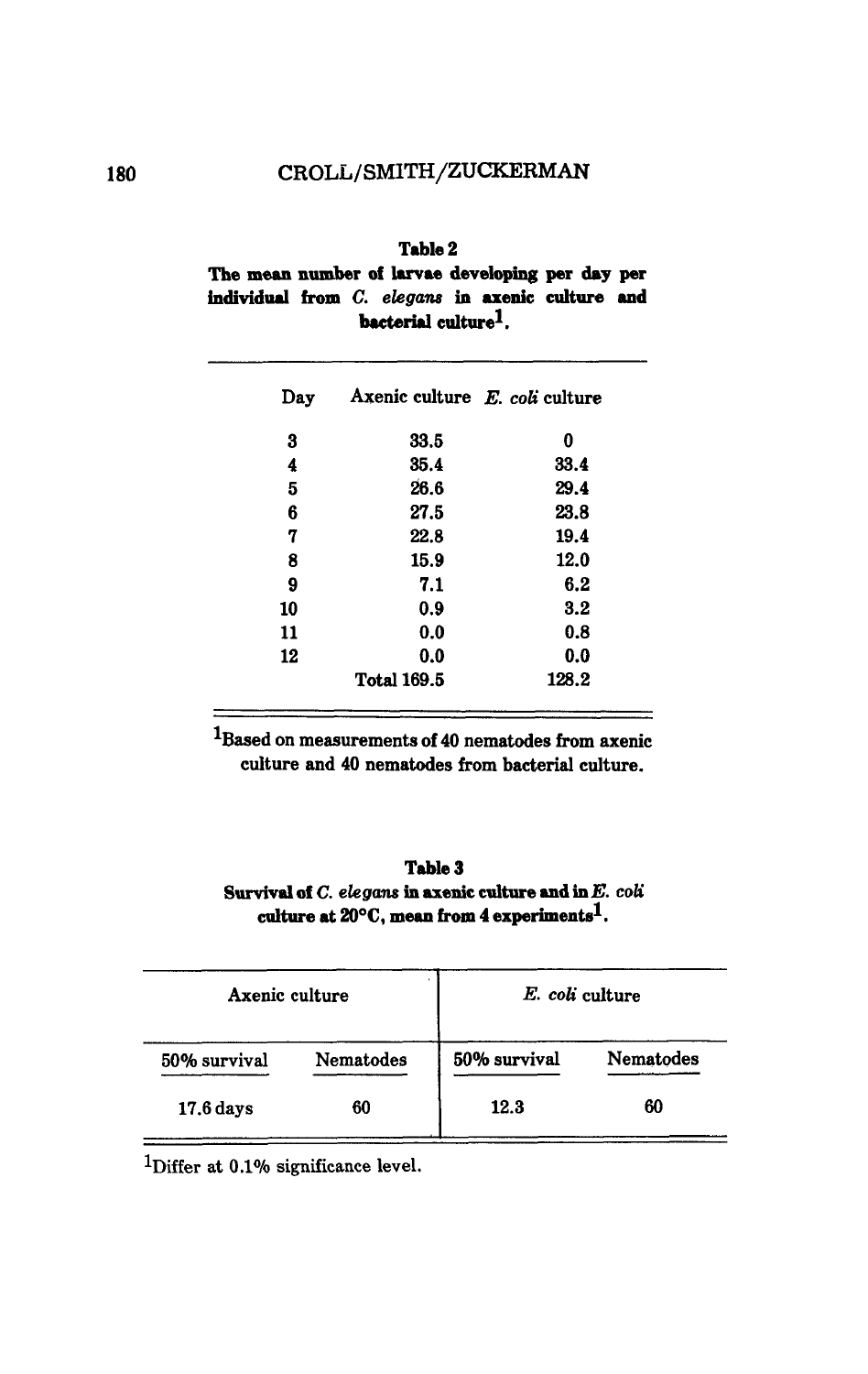total progeny from either culture. Figure 1 is based on those eggs which were laid during the 15 min observation periods of the **be**havioural records. Fertile eggs made **up** all of those laid on day **4,**  but only about one-half of those passed on day 6. During day 6 and even more so on day 8 most fertile eggs contained fully formed larvae. All those eggs observed on days 10 and **12** in axenic culture were infertile.

#### *Longevity*

Those individuals in axenic culture lived significantly longer  $(P = 0.1)$  than those in bacteria (Table 3). Some individuals in axenic culture lived for periods in excess of 40 days.



**Fig. 1. Mean eggs laid per individual by C.** *eleguns* **during a daily 15 minute observation period. Black: fertile; cross-hatched: larvae in eggs; and open: infertile eggs.**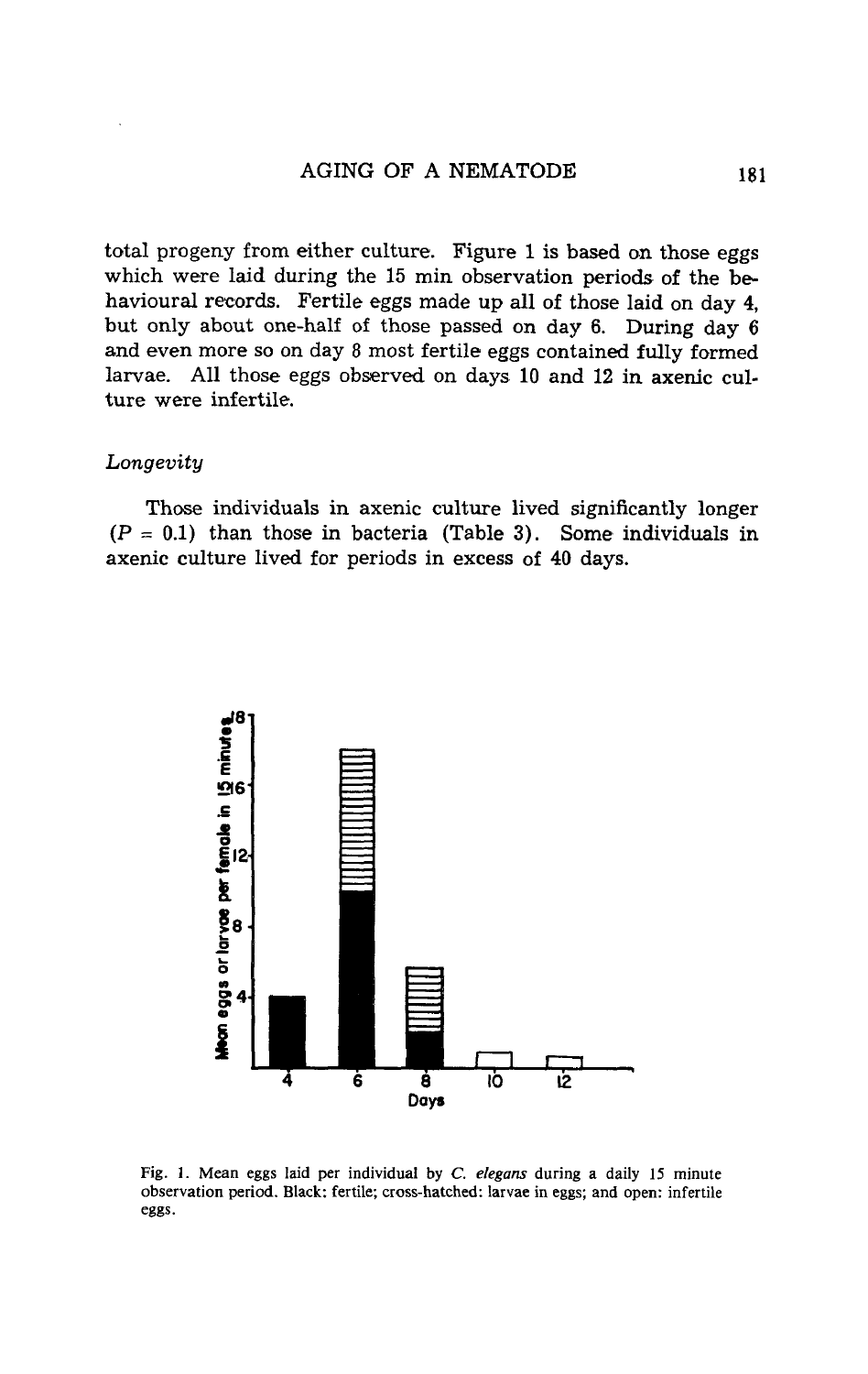#### *Behavioural analyses*

Because of the relative periods of time spent feeding during observations, it may be seen that maximum rates are more meaningful than rates per **15** min period (Figure **2).** 

The mean rate of backward waves involving all or most of the somatic musculature declined almost linearly between day **4**  and **20** for worms in axenic culture (Figure **3).** The variance was relatively small in the younger individuals but, as with other behavioural parameters, it increased with **age.** 

The mean maximum rate of pharyngeal bulb pulsations **pro**vides the most reliable method **of** measuring the rate of ingestion (Croll, 1975). It was significantly different in the two cultures only on day 6 and up to day 10 the results were almost identical.



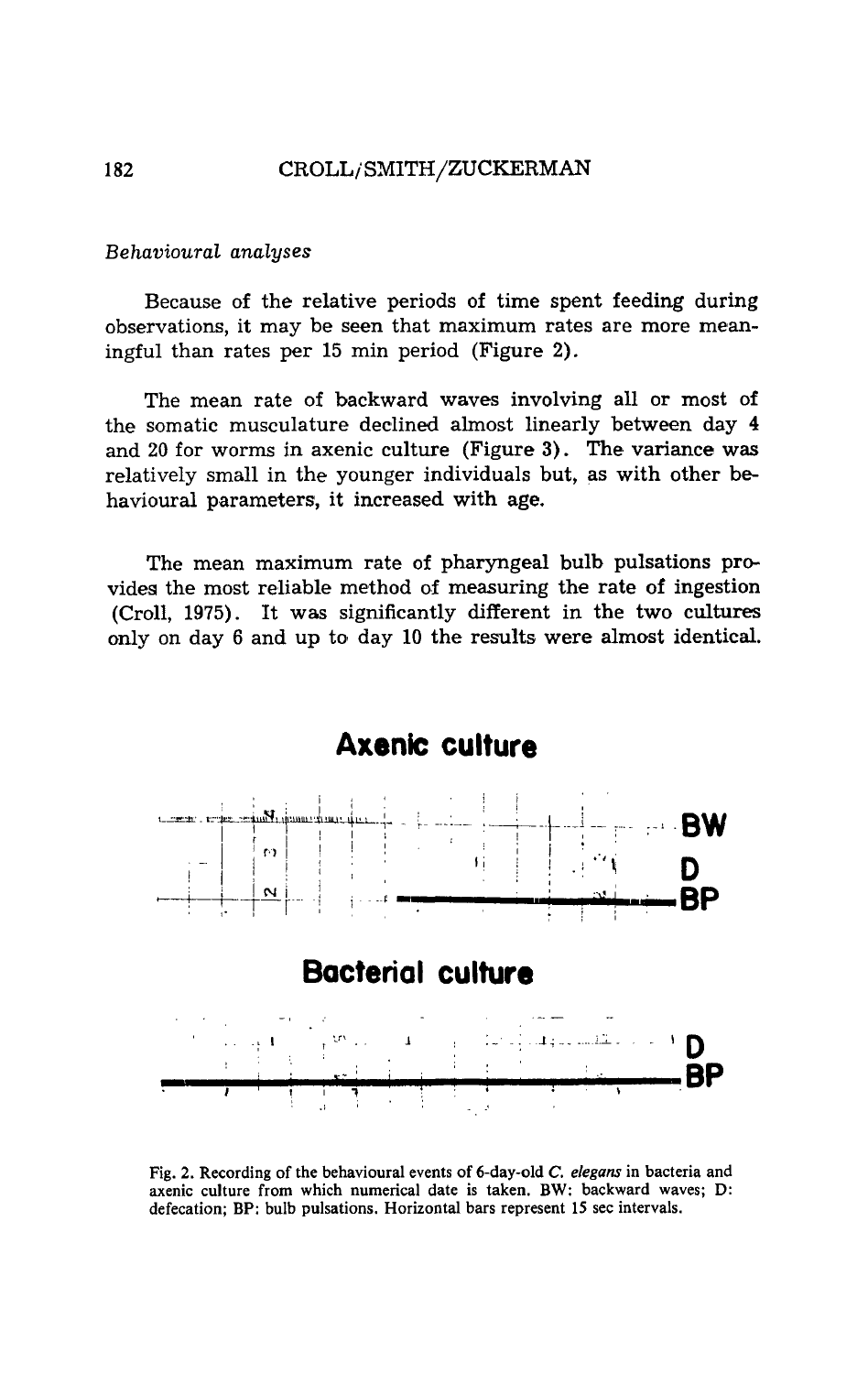

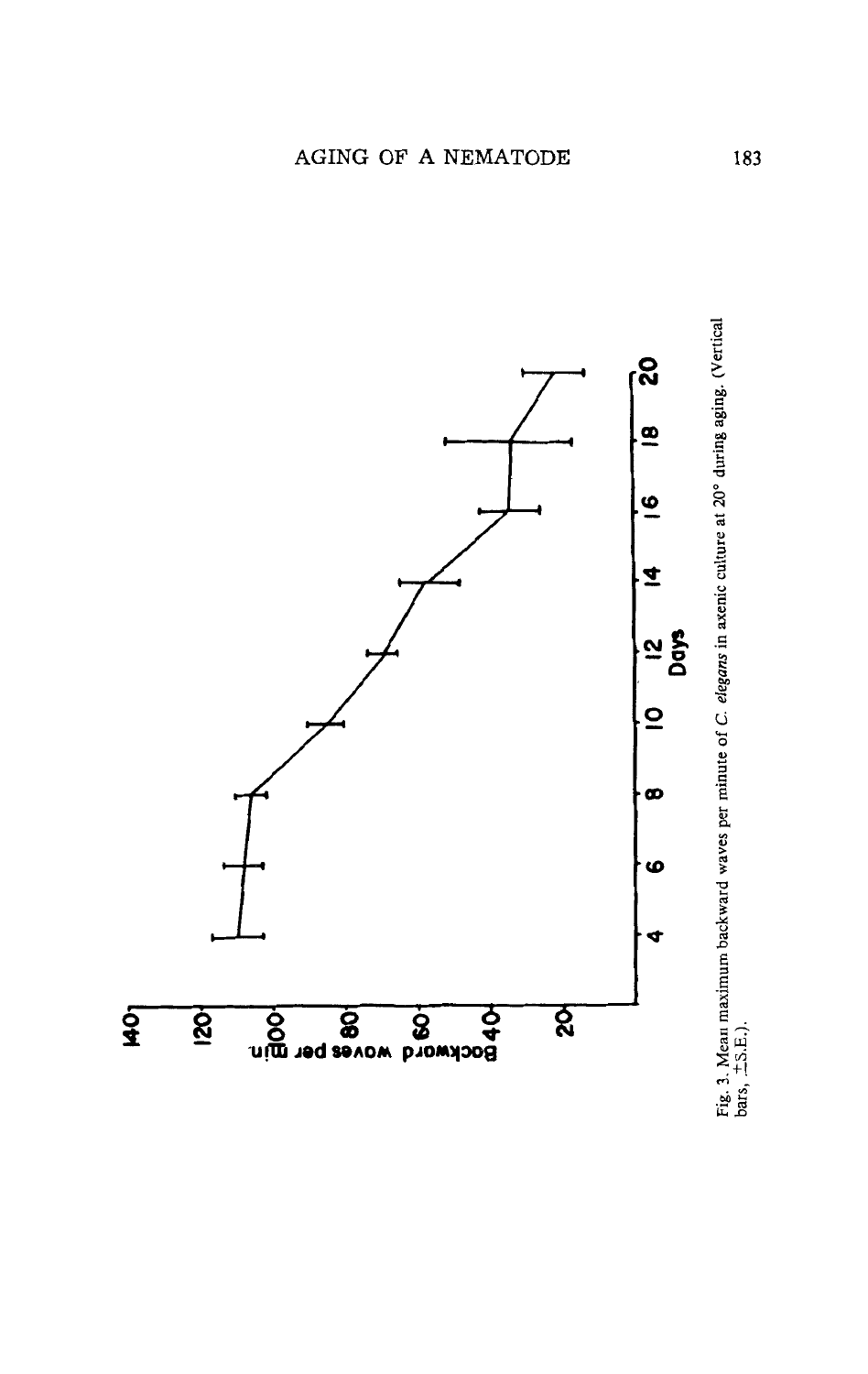

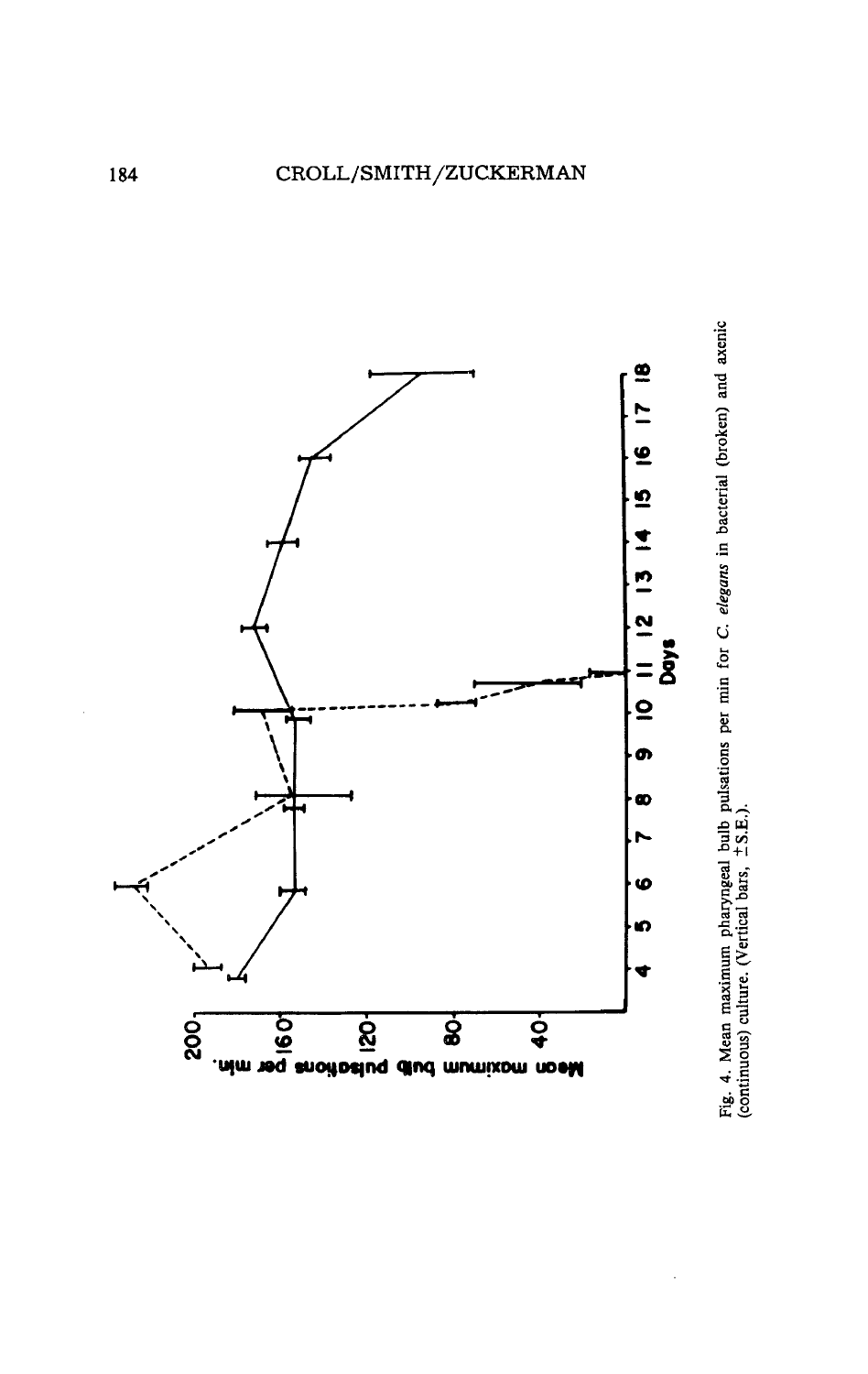Because it appeared that individuals on day 11 in bacteria were moribund, they were recorded at **4 hr** intervals on this day (Figure **4). A** rapid decline in the mean rate **of** pharyngeal bulb pulsations was seen at the end of which the individuals were dead. Those worms in axenic culture lived **and** maintained a plateau in the mean rate **of** pulsations until day 16.

The mean period between defecations **is** not directly related to the feeding rate (Croll, 1975a), but is believed to be under spontaneous endogenous control and is typical **of** the **feeding**  phase. From day **4** to day 8 the mean period between defecations (about 70 sec) did not differ significantly  $(P = 0.10)$  either between days or between bacterial and axenic culture (Figure 5). After day 10 those worms from bacteria were very slow or dead. **A** new plateau was seen from day 9 to day 18, the new mean interval had almost exactly doubled to about 130 sec (Figure 5). This very big **rate** change was not related to a significant change in the mean rate of backward waves or to a change in the mean maximum rate of pharyngeal bulb pulsations.

#### **DISCUSSION**

The volume attained on bacteria was significantly greater than that for C. *elegans* in axenic culture and the nematodes lived significantly longer in axenic culture than in bacterial culture. **A** longevity in bacteria of 12.3 days at 20°C was comparable to that **re**ported by Hirsch *et al.* (1976) of 14.5  $\pm$  2 days at 20<sup>o</sup>C. We cannot find sufficient reason to support experimentally the findings **of**  Tilby & Moses (1975). Even though their experiments were conducted at 23°C and the medium and aeration conditions were somewhat different, there is no ready explanation for the differences (which Tilby & Moses (1975) point out themselves).

Tilby & Moses (1975) found that growth occurred in the adult stage in axenic culture and they asked if the same might occur in bacteria. We found that it did (Table 1).

This is only the third time that behavioural parameters have been used in aging (Zuckerman, *et al.,* 1971; Croll, 1975a being the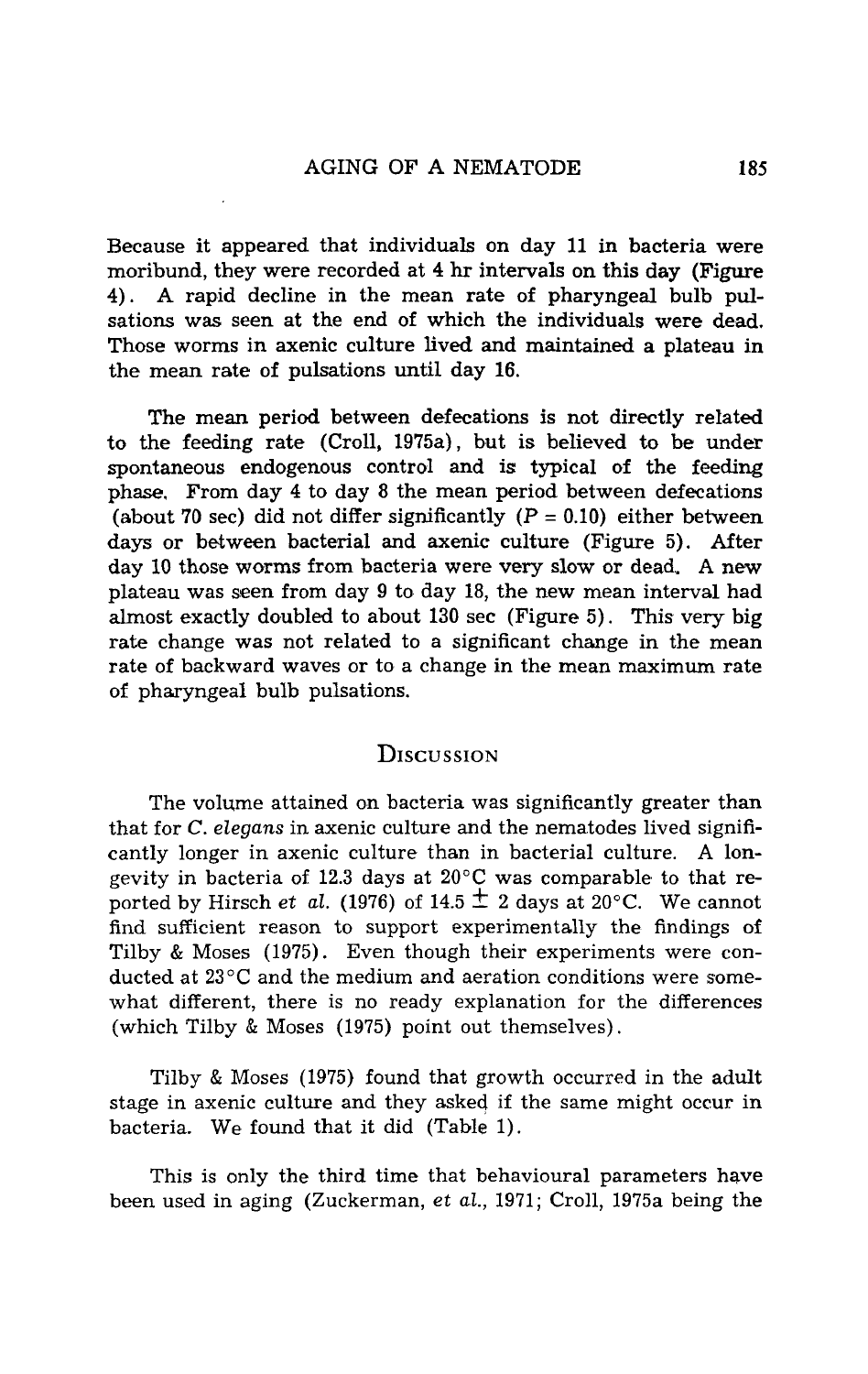

Fig. 5. Mean interval between defecations for *C. elegans* in bacterial (broken) and axenic (continuous) culture. (Vertical bars,  $\pm$  S.E.).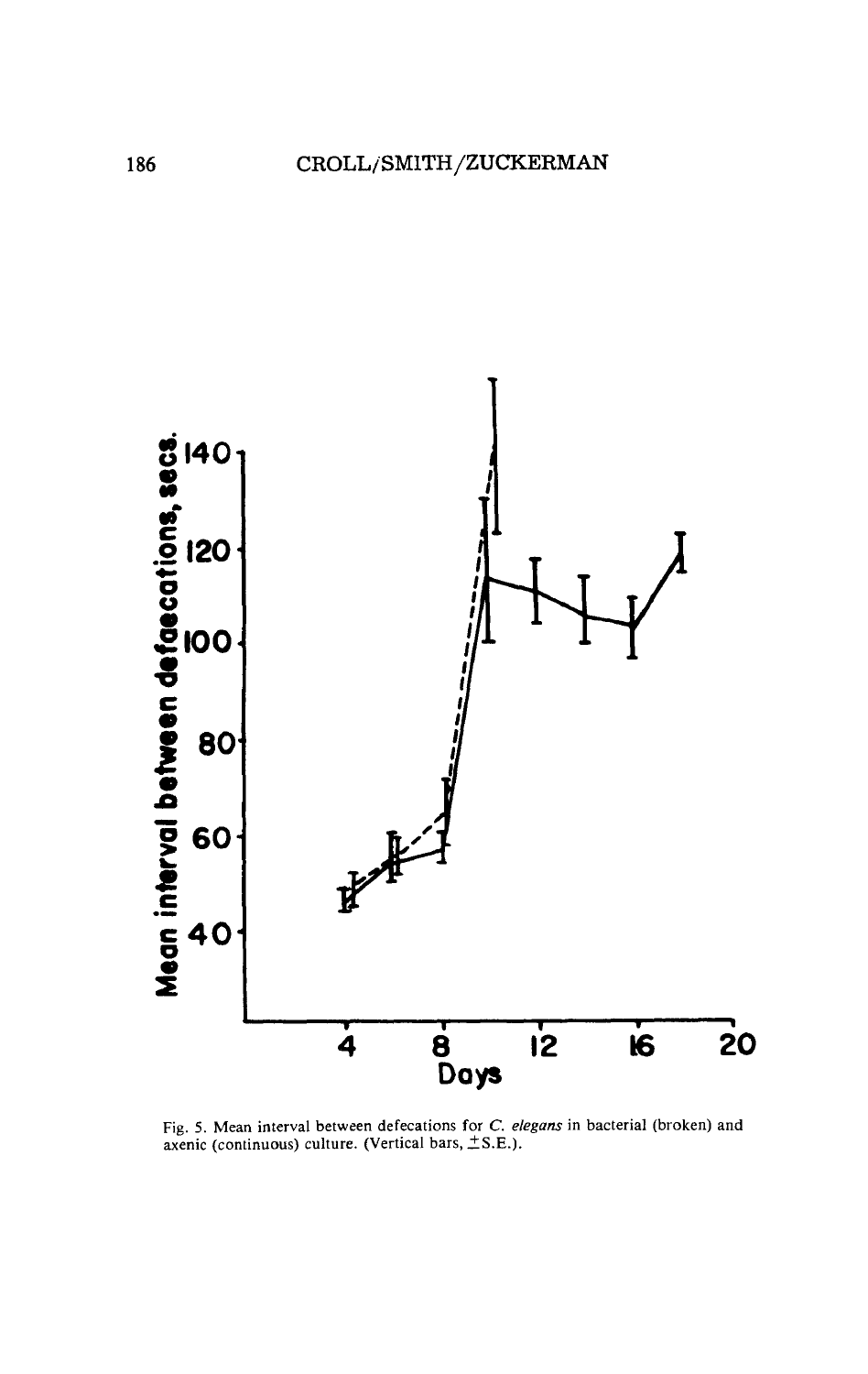earlier ones). There is evidence that acetylcholine and acetylcholine esterase is functional in sensory physiology (Pertel, Paran & Mattern, 1976) and in the somatic musculature (Sulston, Dew & Brenner, 1975) of C. *elegans.* More recently the biogenic amines have been implicated in feeding, oviposition and possibly in copulation of C. *elegans* (Croll, 1975a; Sulston, *et al.,* 1975). It is premature to fully interpret the current results in terms of neurotransmitters. Nevertheless, the decline in the rate of somatic contractions was linear from day 4 to 20 (Figure **3)** but there was no comparable decline in the mean feeding rate (Figure 4) or the interval between defecations (Figure 5). This may indicate basic differences in the coordinating mechanisms of these activities (Croll, 1976a). It definitely shows that all behavioural activities do not decline during aging at the same rate.

One of the most interesting observations is the rapid doubling of the mean interval between defecations which occurred between days **8** and 10 in both bacteria and axenic culture (Figure 5). The main behavioural correlation of this change is that oviposition ceases at this time. There was not a comparable decrease in pharyngeal bulb pulsations *so* it may be due to reduced cuticular rigidity or to the greater volume of the intestine as it expands with age or to the absence of a full female reproduction tract.

The data presented in Figures 4 and 5 may give insight into the basis of the longevity differences in axenic and bacterial culture. It is clear that until day 10, there is no real difference between the two cultures. Then within 24-hr, there is a rapid decline which leads to the death of those in bacteria. Aging in bacteria does not, therefore, occur at a constantly more rapid rate, but is due to a sudden decline. This was monitored in both the mean pharyngeal bulb pulsations and the interval between defecations. These changes occurred after the completion of oviposition and so had no effect on population growth. We believe that the nature of death itself may explain this striking difference. C. *elegans* living in bacteria become opaque, possibly indicating that they are rapidly destroyed by their food and bacterial surroundings. Perhaps the bacteria and their cytolytic secretions are destroying the cells of C. *elegans* and thereby killing them. Possibly, Metchnikoff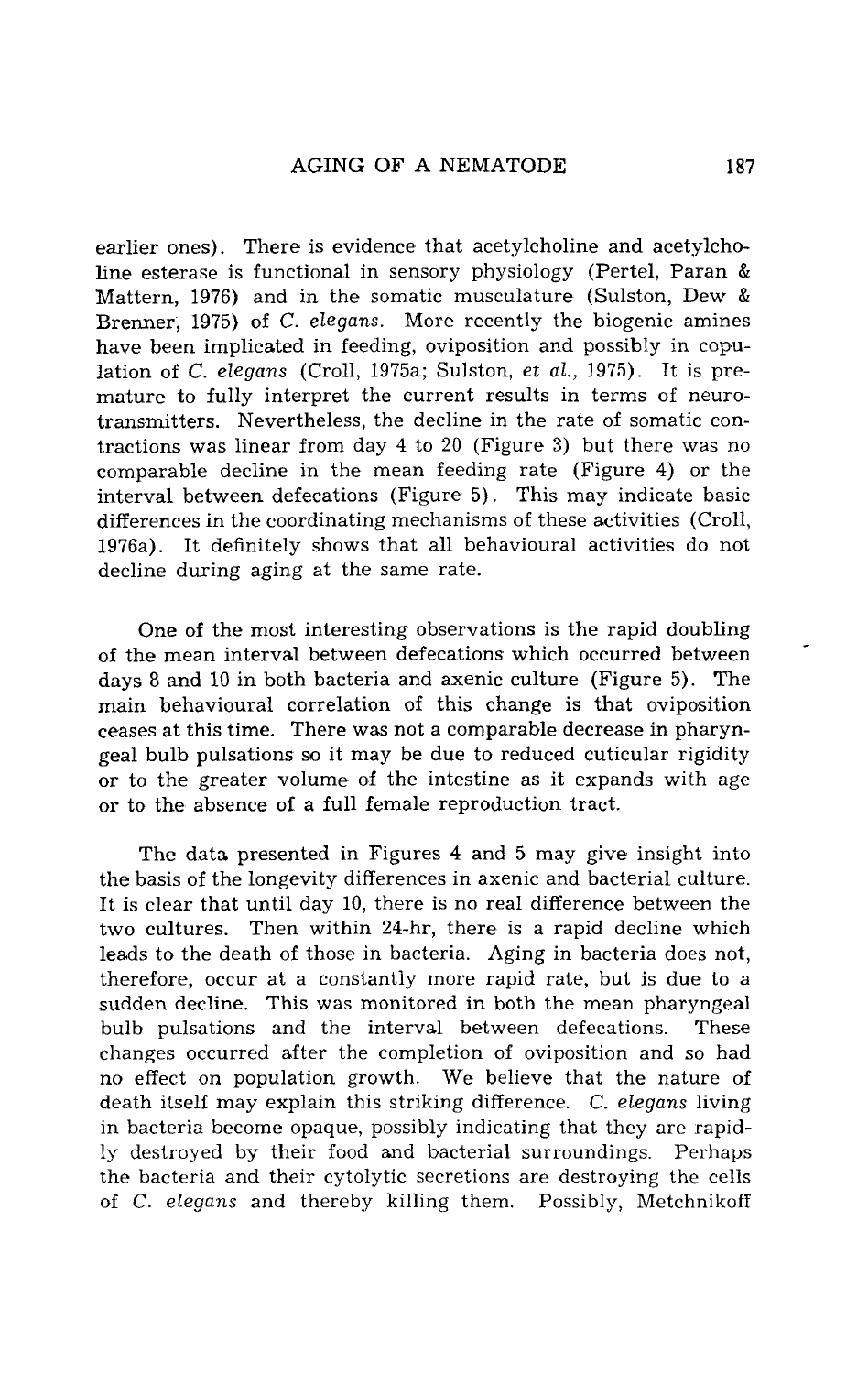(as quoted by De Kruif, 1926) recognized a partial truth when he dated:

"Auto-intoxication, poisoning from the wild, putrefying bacilli "Auto-intoxication, poisoning from the wild, putrefying bacilli<br>in our large intestines — that is surely a cause of the hardening<br>of the arteries, that is what belps us grow eld too seep." in our large intestines — that is surely a cause of the hardening of the arteries, that is what helps us grow old too soon."

Worms that die in culture remain ghost-like for many days after death. This observation gives prominence to the significant role of the environment in determining the longevity of C. *elegans* and suggests that differences, other than genetic and nutritional, account for longevity in axenic and bacterial culture.

#### **REFERENCES**

- BRENNER, S.The genetics of *Caenorhabditis elegans. Genetics,* 1974, (77), 71-94. CROLL, N. A. Components and patterns in **the** behaviour of the nematode **Caenor-**
- *habditis elegans. Journd of Zoology,* London, 1975a, (176), 159-176.
- CROLL, N. A. Indolealkylamines in the coordination of nematode behavioral activities. *Canudian* **journul** Zoology, 1975b; (53), 894-903.
- CROLL, N. A. Behavioural coordination of nematodes. In N. A. Croll (Ed.), *Organiza*tion *of Nematodes,* New **York** & London, Academic Press, 1976a, 343-364.
- CROLL, N. A. Behavioural Analysis of Nematode Movement. In B. Dawes (Ed.), *Advances in Parasitology,* New **York** & London, Academic Press, 1976b, (14) 71- 121.
- DE KRUIF, P. *Microbe Hunters.* New **York,** Harcourt, Brace & Co., 1926, 363.
- DUSENBERY, D. B. Analysis of chemotaxis in the nematode *Caenorhabditis elegans*  by countercurrent separation. Journal of *Experimental Zoology*, 1974, (188), 41-47.
- GERSHON, D. Studies on aging in nematodes. 1. The nematode as a model organism for aging research. *Experimental Gerontology,* 1970, (5), 7-12.
- HIRSCH, D., OPPENHEIM, D., & KLASS, M. Development of the reproductive system of Canenorhabditis elegans. *Developmental Biology,* 1976, (49), 200-219.
- PERTEL, R., PARAN, N., & MATTERN, C. F. T. Caenorhabditis elegans: Localization of cholinesterase associated with anterior nematode structures. *Experimental Parasitology,* 1976, (39). 401-414.
- SAYRE, F. W., HANSEN, E. L., & YARWOOD, E. A. Biochemical aspects of the nutri-*Experimental Parasitology,* 1963, (13), 98-107. tion of *Caenorhabditis briggsae.*
- SEARCY, D. G., KISIEL, M. J., & ZUCKERMAN, B. M. Age-related increase of cuticle *Experimental Aging Re-*permeability in the nematode *Caeiiorhabditis briggsae. search,* 1976, (2), 293-301.
- SULSTON, J., DEW, M., & BRENNER, S. Dopaminergic neurons in the nematode Caenorhabditis elegans. Journal of Comparative Neurology, 1975, (163), 215-226.